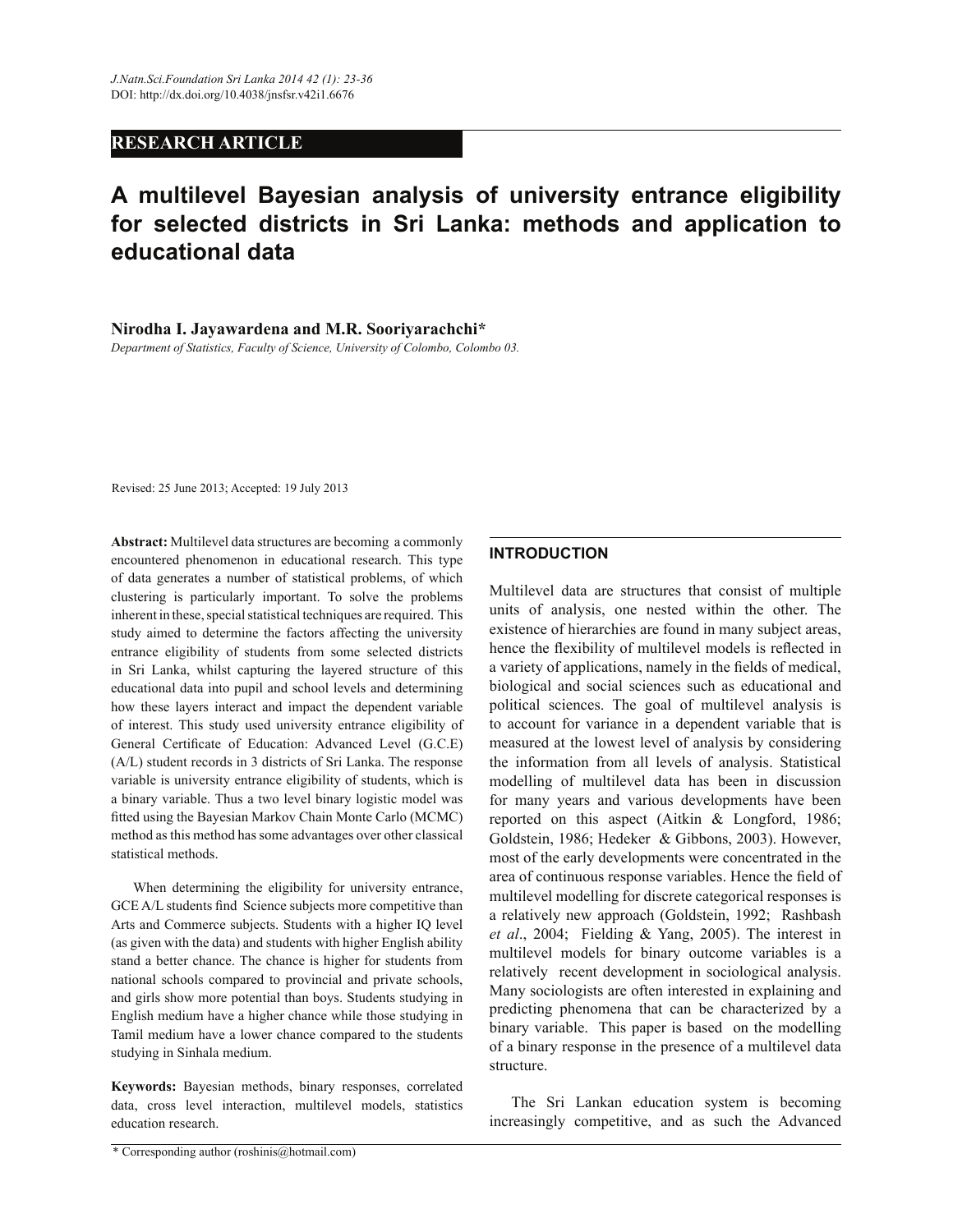Level (G.C.E) (A/L) examination, which is considered as a prerequisite to enter into a state university has also become very competitive. The prime objective of this study was to determine the factors affecting the university entrance eligibility of students from some selected districts in Sri Lanka, whilst capturing the layered structure of this educational data into pupil and school levels and determining how these layers interact and impact on the dependent variable of interest. Multilevel modelling techniques allow assessing the variation in a dependent variable at several levels simultaneously and addresses how much the university entrance eligibility varies between schools compared with the extent of variation in university entrance eligibility for pupils within schools. Hence it eliminates the possibility of obtaining misleading results due to biased estimates and large standard errors, which can occur by ignoring the clustered structure of the population. Bayesian methods are used in the fitting of the multilevel model due to advantages, which will be explained later.

| Variable               | Notation     | Description                                      | Levels                                    | Code             |
|------------------------|--------------|--------------------------------------------------|-------------------------------------------|------------------|
| *Gender                | Gender       | Gender of the student                            | Male(M)                                   | $\boldsymbol{0}$ |
|                        |              |                                                  | Female (F)                                | $\mathbf{1}$     |
| *English grade         | English code | Grade obtained for the                           | Marks (75 - 100)                          | A                |
|                        |              | General English test                             | Marks (65 - 74)                           | B                |
|                        |              |                                                  | Marks (55 - 64)                           | $\mathcal{C}$    |
|                        |              |                                                  | Marks (35 - 54)                           | S                |
|                        |              |                                                  | Fail $(0 - 34)$                           | $\mathbf{F}$     |
|                        |              |                                                  | Absent for the exam                       | E                |
| *IO Code               | IQ           | The IQ marks were                                | Marks (75 - 100)                          | 5                |
|                        |              | categorized using 20 <sup>th</sup><br>percentile | Marks (65 - 74)                           | 4                |
|                        |              |                                                  | Marks (55 - 64)                           | 3                |
|                        |              |                                                  | Marks (35 - 54)                           | 2                |
|                        |              |                                                  | Marks $(0 - 34)$ /<br>absent for the exam | $\mathbf{1}$     |
| *Subject stream        | Stream       | The subject stream                               | <b>Bio Science</b>                        | $\mathbf{1}$     |
|                        |              | which the students<br>followed                   | <b>Combined Mathematics</b>               | 2                |
|                        |              |                                                  | Commerce                                  | 3                |
|                        |              |                                                  | Arts                                      | 4                |
| *Medium of study       | Medium       | The medium which                                 | Sinhala                                   | 1                |
|                        |              | the students followed                            | English                                   | $\overline{c}$   |
|                        |              |                                                  | Tamil                                     | 3                |
| *Year                  | Year         | Academic year which                              | 2006                                      | 1                |
|                        |              | the students did the<br>examination              | 2007                                      | $\mathbf{0}$     |
| **School sector        | School sec   | The categorization of                            | National schools                          | 1                |
|                        |              | the type of the school                           | Provincial schools                        | 2                |
|                        |              |                                                  | Private schools                           | 3                |
| **School class sector  | Class sec    | The class formulation                            | Mixed schools                             | $\mathbf{1}$     |
|                        |              |                                                  | Girls' schools                            | $\overline{c}$   |
|                        |              |                                                  | Boys' schools                             | 3                |
| University eligibility | Qual         | University eligibility                           | Yes                                       | 1                |
|                        |              | of a particular student                          | N <sub>0</sub>                            | $\mathbf{0}$     |

**Table 1** : Description of the data and its abbreviations

\*\* school level (1<sup>st</sup> level) variables

 $*$  student level  $(2<sup>nd</sup> level)$  variables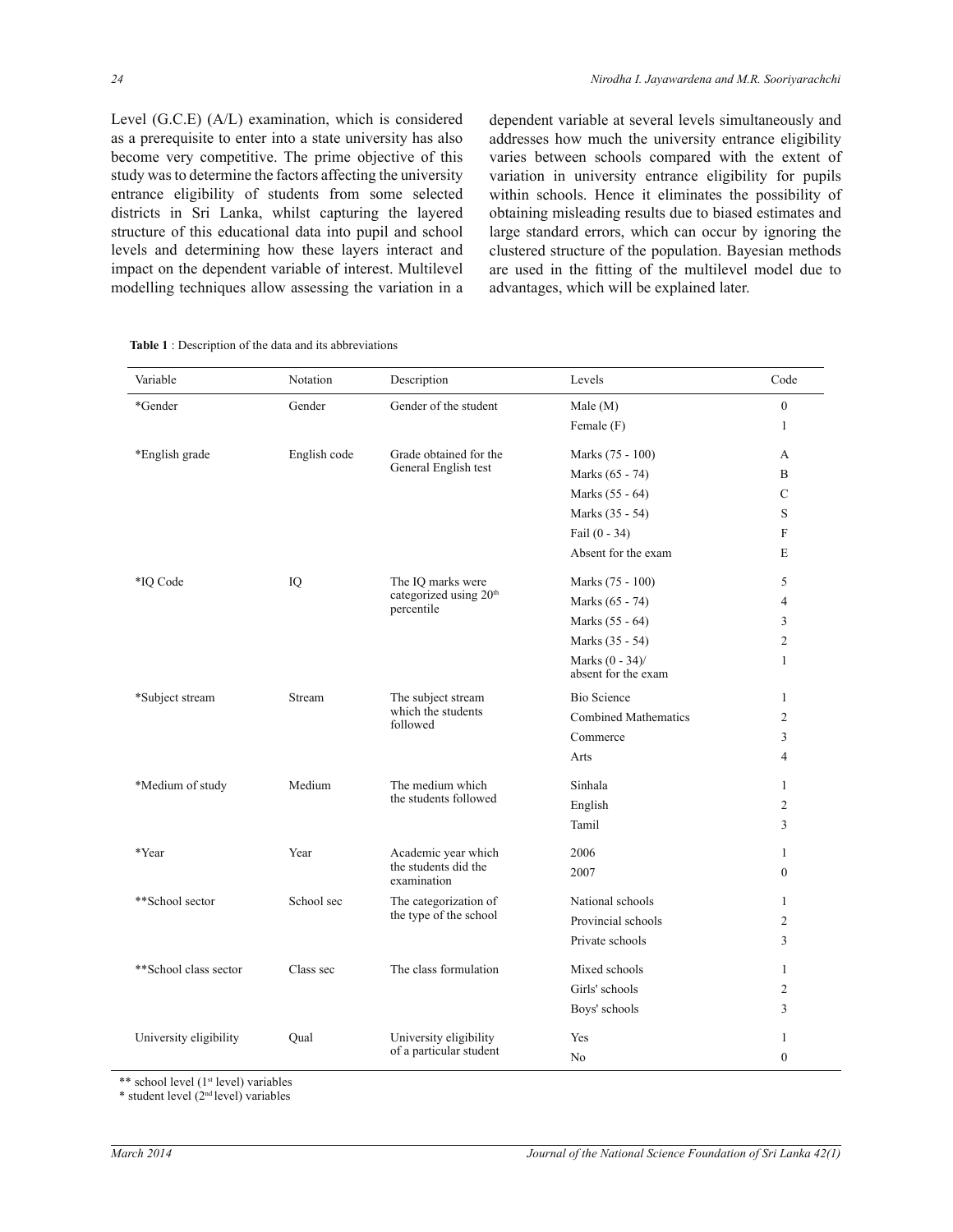The data for this study was provided by the University Grants Commission of Sri Lanka. All the students who sat for the GCE A/L in the districts of Colombo, Gampaha and Moneragala in the years 2006 and 2007 were considered. However, to begin with the study, possible modification to the original dataset was required to deal with the modelling difficulties and the convergence problems encountered with the MLwiN 2.19 software used in this study. After a heavy data manipulation process, the initial dataset was reduced to 41997 student records within 90 schools. Table 1 gives the variables and their respective categories for each level in this study.

## **REVIEW OF LITERATURE**

Hierarchical data modelling sparked an enthusiasm in the mid 1980's when the influential works of Aitkin *et al*. (1981) showed that the aggregation over individual observations may lead to misleading results because of violating the heavy assumption of independence. This provoked many researchers to develop systematic approaches to deal with this type of data. While the schooling system presents an obvious example of hierarchical structure, it is very important to account for the multilevel structure of data when measuring the educational performance, to explore the hierarchy of pupils, classes, schools and sometimes also from local education authorities. The existence of such hierarchies cannot be ignored since when the groupings are established, even if at random, the groups tend to differentiate (Steedman, 1983). To ignore this relationship, risks overlooking the importance of group effects may even render invalid many of the traditional statistical methods used to study school effectiveness and the quality of school systems (Goldstein, 1995).

 Tinkalin (2005) presented the relationships among the social background, gender, attainment and a range of other factors in their secondary analysis of the Scottish School Leavers Survey. Multilevel modelling was used as this allows an assessment of the relationships between different factors and high attainment, as well as an assessment of the variation between schools in their ability to produce high attainers when other potential affecting factors are held constant.

 Furthermore, initial multilevel techniques were mainly confined to continuous responses, however, the early 1990's showed the extension of multilevel theory and its implementation in software to capably handle different types of outcomes such as binary, nominal scale multi-categorical and ordered categorical.

Some striking methods among these were an improved second order approximation proposed by Goldstein (1995), Gauss-Hermite quadrature approximations to maximum likelihood proposed by Hedeker and Gibbons (1994) and Pinheiro and Bates (1995) and a higher order Laplace transformation proposed by Raudenbush *et al*. (2000). Browne (1998) discussed the varied approaches for fitting multilevel models. With the availability of powerful, high speed computers, Bayesian methods have become computationally feasible with the development of Markov Chain Monte Carlo (MCMC) methods, especially Gibbs sampling (Zeger & Karim, 1991). The advantage of this method of estimation is that in small samples, it takes account of the uncertainty associated with the estimates of the random parameters and can provide exact measures of uncertainty. The maximum likelihood methods tend to overestimate precision because they ignore this uncertainty. In small samples this will be important especially when obtaining 'posterior' estimates for residuals (Goldstein, 2003). These improvements together with the development of more sophisticated software such as MLwiN and STATA have brought multilevel modelling to a new phase of application.

## **METHODS AND MATERIALS**

#### **Univariate analysis-using Zhang and Boos test**

Prior to fitting any statistical model, it is always important to test the nature and the strength of the relationships between the explanatory variables and the response. Several different methods for assessing these relationships exist and these methods vary according to the nature of the variables in question. However, as noted previously, most traditional techniques for assessing the relationship among categorical variables are not flexible enough to handle stratified data in a multilevel situation. Therefore, traditional univariate techniques such as chi-squared tests will not suffice in the present scenario. Hence, in order to address the above fact it was decided to identify a suitable technique for assessing the nature of the relationship among the variables. Generalized Cochran-Mantel-Haenszel test statistics for correlated categorical data (Zhang & Boos, 1997) provided three different test statistics, which could be used in place of the traditional chi-squared test for testing associations between stratified categorical variables. The work presented a detailed discussion about the suitability of each of the statistics  $(T_p, T_u$  and  $T_{EL}$ ). According to the simulation study conducted by Zhang and Boos (1997),  $T_p$  was found to be the most suitable statistic for unequal strata size as is the case in this study.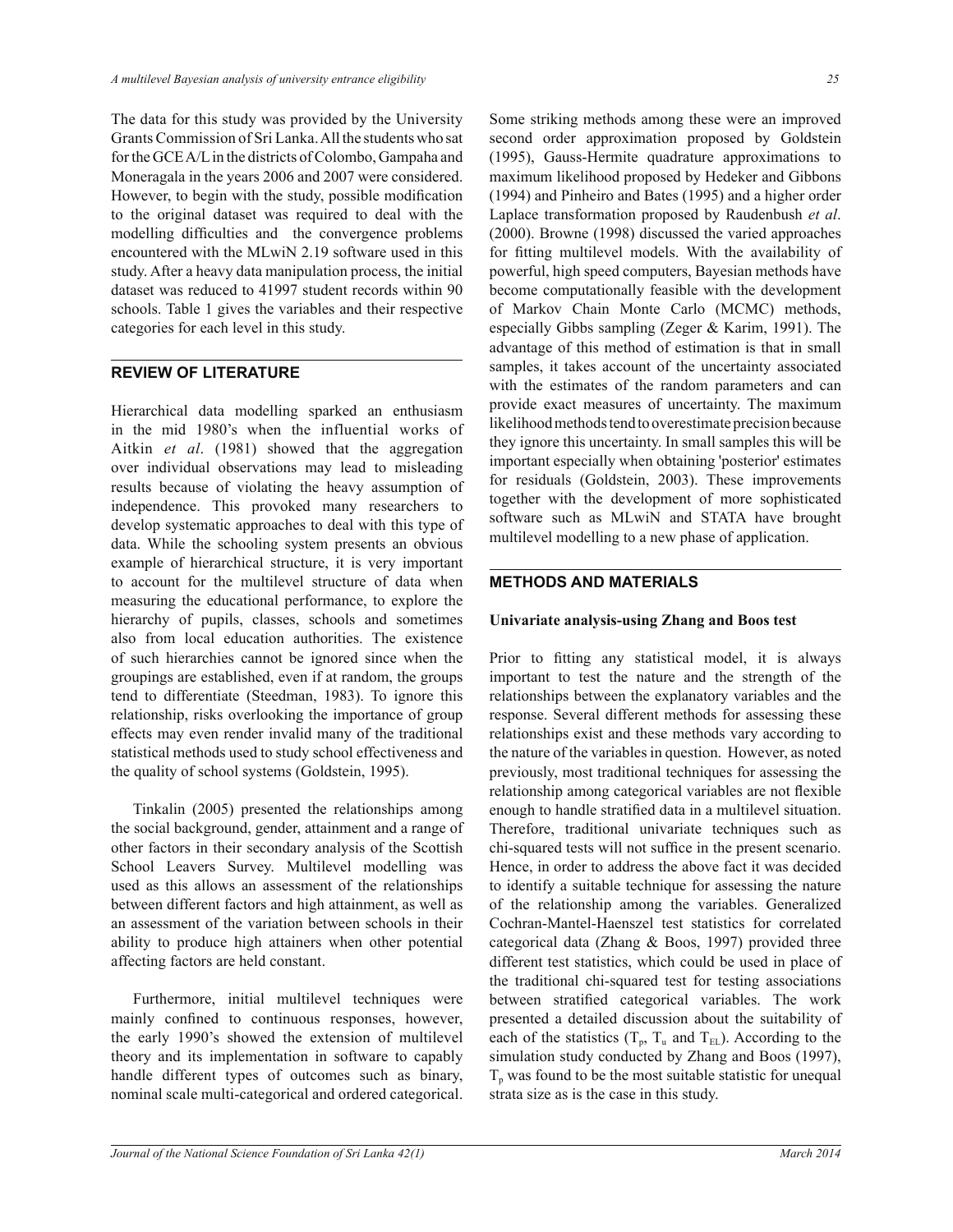#### **Multilevel model for a binary response variable**

This section is concerned about the theory behind multilevel models that have a binary response. In many situations the response variable is not continuous but is instead binary. For example, the interest may be in whether or not a student is university eligible and would have a response variable coded *1=eligible, 0=not eligible*. Similarly one could be interested in the variation in university eligibility in terms of the school. For example, university eligibility may be associated with a student's own characteristics and or by the characteristics of the school they attended.

## *Structure of the model*

A general (one level) logistic model for binary response data is given by Agresti (1990).

 Consider a two-level logistic regression model (Goldstein, 2003) with binary response  $Y_{ij}$ , which equals 1 if student *i*, in school *j* was university eligible and 0 if not. Let  $\pi_{ij}$  be the probability of student *i* in school *j* being eligible for university entry. That is  $\pi_{ij}$  = Pr (*Y<sub>ij</sub>* = 1).

 We begin with a random intercept or variance components model that allows the overall probability of university eligibility to vary across schools. If we have a single explanatory variable, *xij*, measured at the student level, then extended two-level random intercept model is as follows:

$$
logit(\pi_{ij}) = \beta_{0j} + \beta_i \chi_{ij}
$$
 where  $\beta_{0j} = \beta_0 + u_{0j}$  and  $u_{0j} \sim N(0, \sigma_u^2)$  ...(1)

For a random intercept model for a binary response, the intercept consists of two terms: a fixed component  $\beta_0$  and a school specific component, the random effect  $u_{0i}$ . Here it is assumed that the  $u_{0j}$  follow a normal distribution with mean zero and variance  $\sigma_{uo}^2$  (Rashbash *et al.*, 2004).

#### *Fitting the model*

In the fitting of model (1) the model parameters were first estimated using the iterative generalized least squares (IGLS) method followed by Markov Chain Monte Carlo (MCMC) estimation method. As far as the IGLS method is concerned it uses marginal quasi -likelihood (MQL) *versus* penalized quasi-likelihood (PQL) approximations to fit binary response models. However the PQL method produces more accurate estimates than the MQL method (Rashbash *et al*., 2004), therefore PQL (II), which denotes PQL method with second order Taylor series approximation was used as the estimation procedure. A model is estimated

from MCMC by setting its monitoring chain length and thinning to required amounts (Gelman & Rubin, 1992).

 The Bayesian approach to statistics can be thought of as a sequential learning approach where the prior beliefs/ ideas are combined with the data collected to produce posterior beliefs/ideas to a problem. Then the previous posterior ideas act as prior knowledge and combined with data simulated from the joint posterior distribution using a sampler such as Gibbs sampler. For example, for an unknown parameter  $\theta$  when the prior beliefs are condensed to a prior distribution  $p(\theta)$  and when the collected data y (with the distributional assumption) produces a likelihood function  $L(y|\theta)$ , which is used as the function that maximum likelihood methods maximize. Then the prior distribution and the likelihood function are combined to produce the posterior distribution for *θ, p*( $θ$ l*y*) α *p*( $θ$ )*L*(*y*l $θ$ ) where this equation can be used to reach inferences about *θ*. However in this approach calculating the proportionality constant is much of an issue. MCMC methods circumvent this problem as it does not calculate the exact form of the posterior distribution but instead produce simulated draws from it. MCMC methods are more general in that they can be used to fit many statistical models. It is a simulation based procedure so that rather than simply producing point estimates, the methods are run for many iterations and at each iteration an estimate for each unknown parameter is produced. These estimates will not be independent, as at each iteration the estimates from the last iteration are used to produce new estimates. However, to choose the starting values it is important to run IGLS or RIGLS before running the MCMC estimation and then the process is simply repeated many times using the previously generated set of parameter values to generate the next set. The chain of values generated by this sampling procedure is known as a Markov chain, as every new value generated for a parameter only depends on its previous values through the last value generated. The field of MCMC convergence diagnostics is concerned with calculating when a chain has converged to its equilibrium distribution. In MLwiN by default the burn-in period is set as 500 iterations (Browne, 2012).

 MLwiN 2.19 uses the Metropolis Gibbs hybrid estimation method with univariate updates (Browne, 1998). This is briefly described here. By extending the model defined in equation (3) to include several explanatory variables, the form of the model for the *i*<sup>th</sup> individual in the  $j<sup>th</sup>$  cluster can be expressed as given in equation (4). Here *l* refers to the number of the explanatory variable.

$$
logit (\pi_{ij}) = \sum_{i=0}^{p} \beta_i X_{ij} + u_{oj} \qquad \qquad ...(2)
$$

Where  $Y_i \sim \text{Bernoulli}(\pi_i)$  and  $u_{oj} \sim N(0, \sigma_u^2)$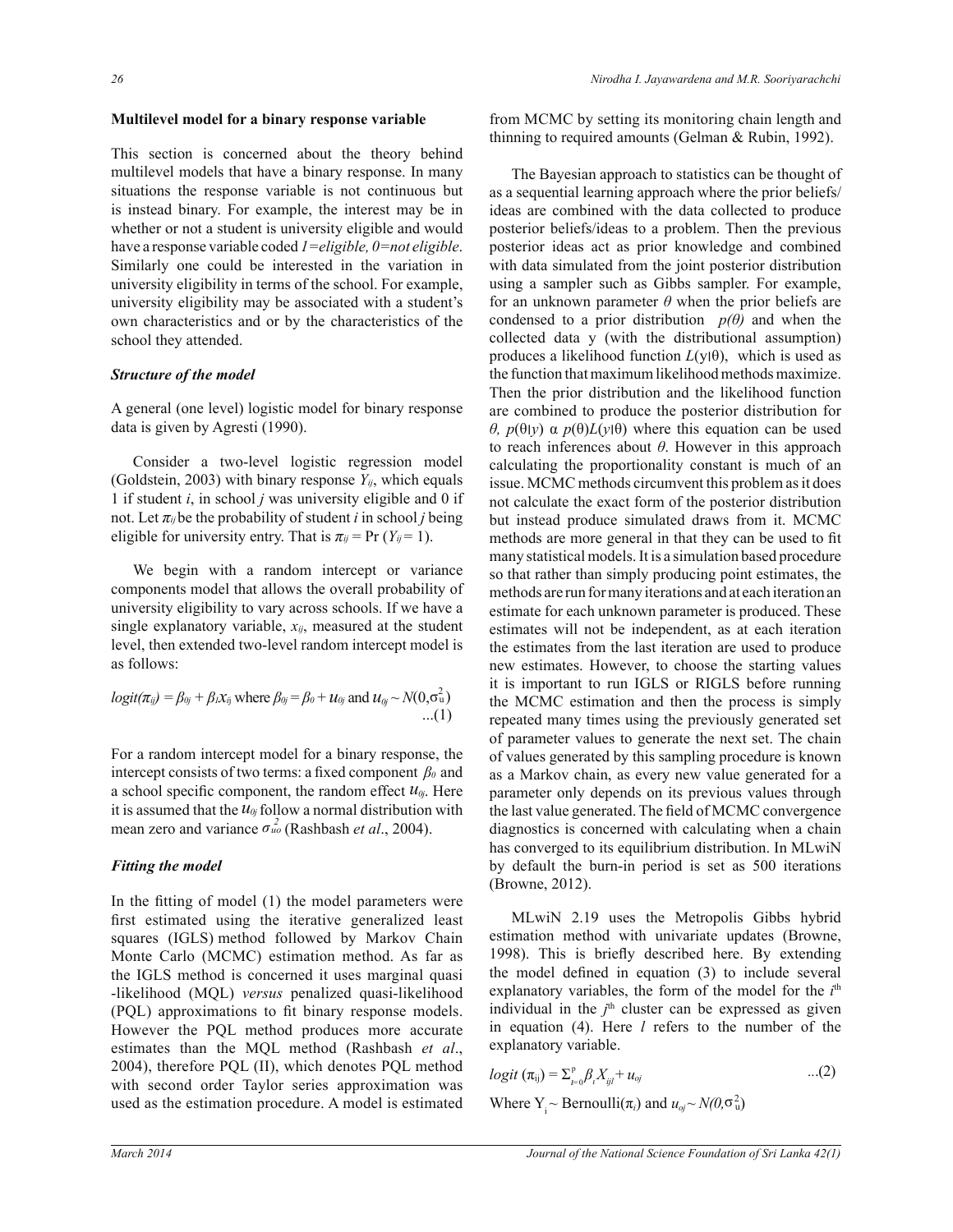# *(a) Fixed effects, β<sup>ι</sup> 's*

Browne (1998) has used the following general prior distribution for the fixed effects,  $\beta_i$  ( $i = 0, \dots, p$ ) where t refers to the t<sup>th</sup> iteration.

$$
\beta_i^{(t)} = \n\begin{cases}\n\beta_i^* = \beta_i^{(t-1)} + \lambda_i \text{ with probability min } \left( 1, \frac{p(\beta_i^* | y...)}{p(\beta_i^{(t-1)} | y..)} \right) \\
\text{ and } \lambda_i \sim N(0, \sigma_i^2) \\
\beta_i^{(t-1)} \text{otherwise}\n\end{cases}
$$

The joint posterior distribution of the  $\beta_i$ 's is then given  $by:$ 

 ${P(\beta)^* \Pi_{ij}[\pi_{ij}^{yij}(1-\pi_{ij})^{(1-yij)}]}$ , where the first part of the product is the joint prior of the  $\beta$ <sup>*'*</sup> and the second part of the product is the likelihood function of the data. Here  $\pi_{ii}$  can be substituted from model. This is proportional to the marginal posterior distribution of  $\beta$ <sup>*l*</sup>, conditional on the data.

#### *(b) Second level residuals, uoj*

 $u_{oj} \sim N(0, \sigma^2 u)$  and let the variable containing  $u_{oj}$  for  $j=1,\ldots, k$  be denoted by  $u<sub>o</sub>$ . Here k is the number of  $2<sup>nd</sup>$ level units (schools).

The marginal posterior distribution of  $u_{oj}$  is then proportional to :

$$
\{\{\Pi_{ij}[\pi_{ij}^{yij}(1-\pi_{ij})^{(1-yij)}]\}^*[(2\pi\sigma_u^2)^{-1/2}\exp(-\frac{1}{2}(\frac{u_0^2}{\sigma_u^2}))]\}
$$

# *(c) Second level variance, σ<sup>2</sup> u*

As Browne (1998) considers a model with several random effect terms resulting in a matrix V consisting of many second level variance terms, he takes a general inverse Wishart prior for V, that is  $V \sim 1W$ . However our model consists of only one random effect, *uoj* resulting in a single second level variance term,  $(\sigma_u^2)$ , the corresponding prior distribution of  $(\sigma_u^2)^{-1}$  is taken to be  $\chi_{(v)}^2 | S = \sum_j (u_{oj}^2)^{-1}$ where  $\chi^2_{(v)}$  is the chi-square distribution with v degrees of freedom and  $v = k-2$ . Here k is the number of  $2<sup>nd</sup>$  level units (schools).

So  $(\sigma_u^2)^{1} \sim x^2(v)$  S. Suppose the prior distribution of  $(\sigma_u^2)^{-1}$  is denoted by P ( $(\sigma_u^2)^{-1}$ ) and the conditional distribution of  $u_{oj}$  given  $\sigma_u^2$  is denoted by  $P(u_{oj} | \sigma_u^2)$  $\sim$ N (0, $\sigma_u^2$ ) then the posterior distribution of ( $\sigma_u^2$ )<sup>-1</sup> is proportional to the product of  $P(u_{\sigma j} | \sigma_u^2)$  and  $P((\sigma_u^2)^{-1})$ .

#### *Variable Selection*

Although many techniques are available for selecting variables for the model in this study, the Bayesian variable selection method was used together with the Wald statistic (Agresti, 1990; Polit, 1996). While Bayesian approaches have been known in ecology and the environmental sciences for some time, using Bayesian approaches were virtually impossible until recently. But the advent of cheap computing has fostered the development of algorithms that provide precise numerical approximations for most problems, making the routine application of Bayes theorem a practical option. In order to determine the best model, a forward selection procedure was adopted. At each stage the Wald statistic was calculated together with the deviance information criterion (DIC) value to observe the significance of the added factors and to evaluate the fit of the model, respectively. Since the estimation technique used here is not maximum likelihood, the well-known likelihood ratio statistic is not applicable in this scenario. Several criteria have been proposed for use in model comparison and selection. Many proposed criteria have a component that quantifies the goodness of model fit, along with a component that penalizes model complexity; namely, the Akaike information criterion (AIC), the Bayesian information criteria (BIC), and the deviance information criterion (DIC). In the context of a Bayesian hierarchical model, the number of independent parameters included in the model is difficult to determine, which makes the use of AIC or BIC problematic. DIC has been proposed for model comparison in this context. As with all the other criteria, a lower value of DIC is preferred over a higher value. Spiegelhalter *et al.* (2002), have offered guidelines for using DIC to compare competing models.

#### *Parameter interpretation for a 2 level model with cross level interaction terms*

Cross level interaction refers to the interaction between higher level and lower level variables that is, for modification of the effects of lower level variables by characteristics of the higher level units to which the lower level units belong (or *vice versa*). For example, if the relation between a particular student's level of IQ and English proficiency differs by school characteristics (that is, school and individual level variables interact), there is said to be a cross level interaction. In multilevel models, whenever group specific estimates of the effect of a lower level variable are modelled as a function of higher level variables, a cross level interaction appears in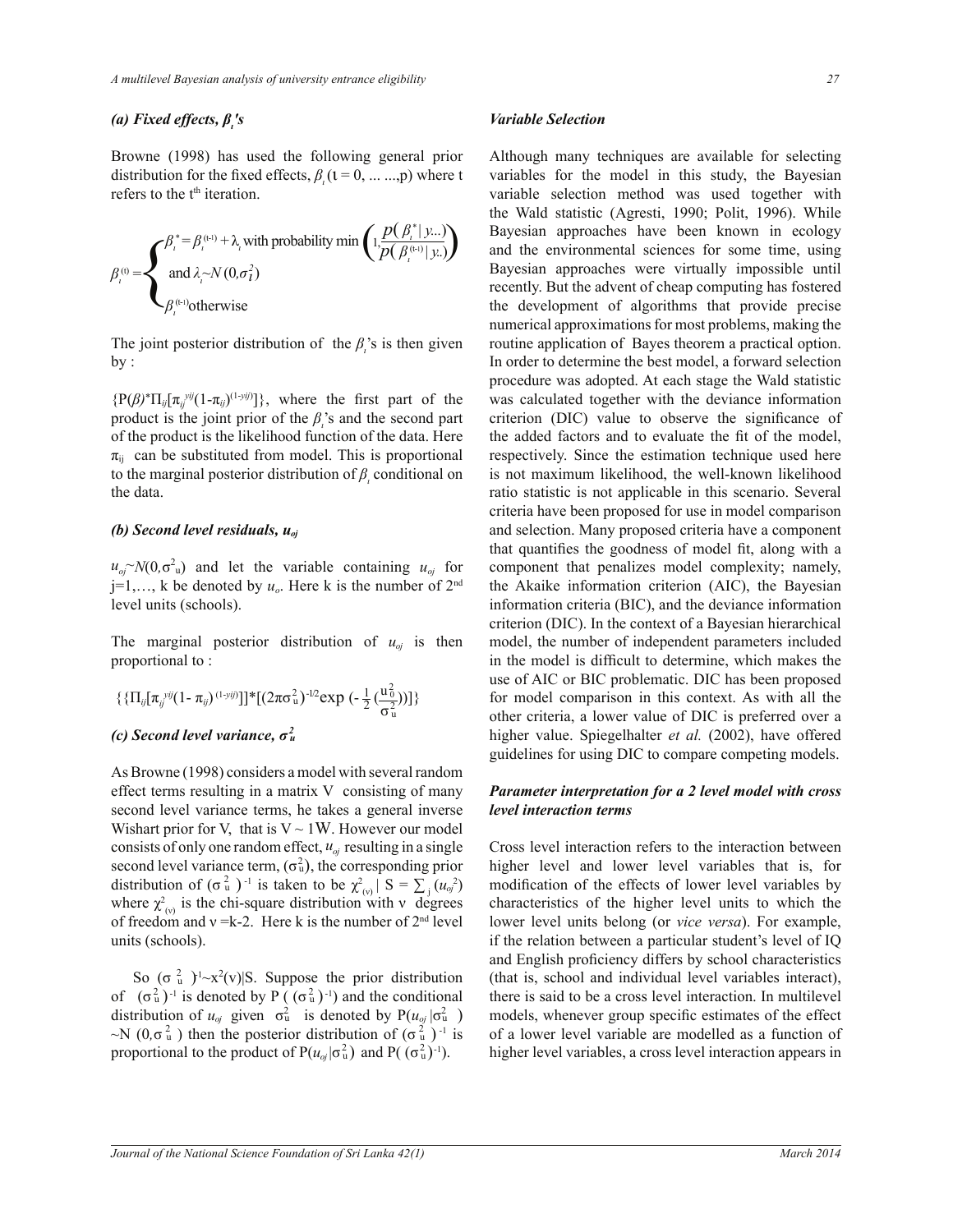the final model. However, when the numbers of variables at different levels are large, there are vast number of possible cross-level interactions. The odds ratios associated with cross level interactions can be calculated as any other odds ratio (Agresti, 1990).

#### *Residual analysis and model adequacy*

Similar to any modelling procedure, multilevel modelling also requires a comprehensive residual analysis in order to validate model assumptions as well as the fit of the model. Even though the model specifications are different for different types of response variables, the definition and the analysis of multilevel residuals is common to all models. It is also important to note that the area of residual analysis and diagnostic testing of multilevel models have not been addressed thoroughly by researches up to date. Hence only the available analytical techniques are used for the purpose of validating model assumptions and the fit of the model. Since the residual analyses do not differ for different multilevel models, the theory associated with it will be presented for the most basic multilevel model with a continuous response (Rashbash *et al*., 2004).

# **RESULTS**

As explained previously, the dataset in this study takes a hierarchical form with respect to students being clustered within schools. The 'Schools' can be considered as the stratification factor according to which the students are clustered. The response variable termed as 'Eligibility' refers to a binary variable to check whether a particular student is eligible or not. The dataset contains six explanatory variables at the student level, namely, *'*Gender', 'Subject Stream', 'IQ Score', 'English Grade', 'Year' and 'Medium' followed by *'*School Class Setting' and 'School Sector' being the respective school level variables. All eight variables are categorical variables with

| <b>Table 2</b> : Generalized Cochran-Mantel-Haenszel test $(T_p)$ results on student level factors with the response |
|----------------------------------------------------------------------------------------------------------------------|
|----------------------------------------------------------------------------------------------------------------------|

| Variable      | Levels                      | $T_{p}$  | Degrees of<br>freedom | p value        |  |  |  |
|---------------|-----------------------------|----------|-----------------------|----------------|--|--|--|
| Subject       | Bio                         | 4678.164 | $\mathfrak{Z}$        | $0.00*$        |  |  |  |
| stream        | <b>Combined Mathematics</b> |          |                       |                |  |  |  |
|               | Commerce                    |          |                       |                |  |  |  |
|               | Arts                        |          |                       |                |  |  |  |
| English Grade | A                           | 1407.252 | 5                     | 3.692566e-302* |  |  |  |
|               | B                           |          |                       |                |  |  |  |
|               | $\mathcal{C}$               |          |                       |                |  |  |  |
|               | $\mathbf{F}$                |          |                       |                |  |  |  |
|               | S                           |          |                       |                |  |  |  |
|               | Absent/E                    |          |                       |                |  |  |  |
| Medium        | Sinhala                     | 7.77939  | 2                     | 0.02045158*    |  |  |  |
|               | English                     |          |                       |                |  |  |  |
|               | Tamil                       |          |                       |                |  |  |  |
| Year          | 2006                        | 5.758711 | $\mathbf{1}$          | $0.01640711*$  |  |  |  |
|               | 2007                        |          |                       |                |  |  |  |
| IQ Score      | Marks (0 - 34)/ Absent      | 1734.326 | $\overline{4}$        | $0.00*$        |  |  |  |
|               | Marks (35 - 54)             |          |                       |                |  |  |  |
|               | Marks (55 - 64)             |          |                       |                |  |  |  |
|               | Marks (65 - 74)             |          |                       |                |  |  |  |
|               | Marks (75 - 100)            |          |                       |                |  |  |  |
| Gender        | Male                        | 832.5471 | 1                     | 4.527937e-183* |  |  |  |
|               | Female                      |          |                       |                |  |  |  |
|               |                             |          |                       |                |  |  |  |

\* Significant at 5 % level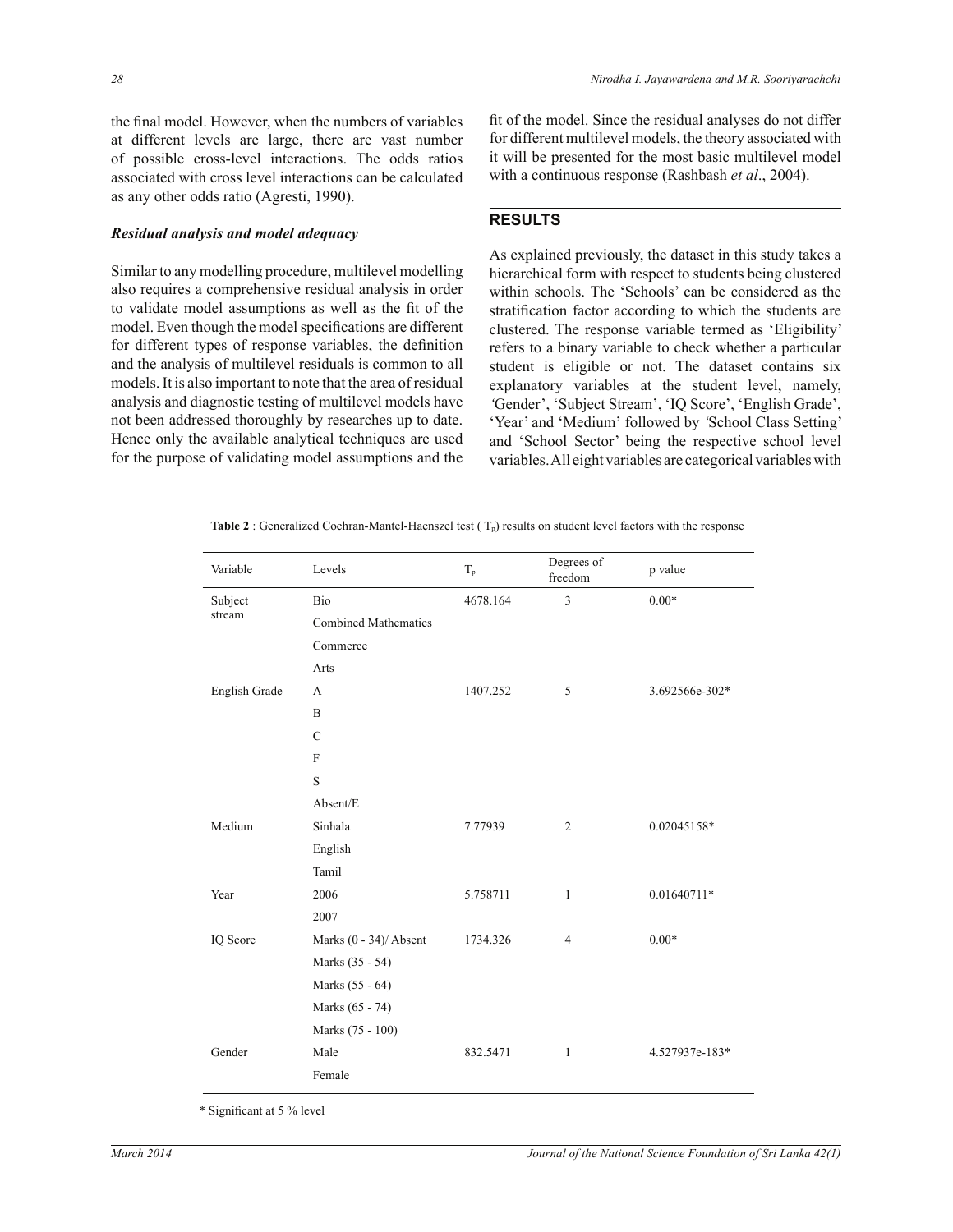the English grade and IQ score being ordinal categorical. Although originally there were 74755 students in the dataset, after removing observations with missing values it was reduced to 41997.

## *Univariate analysis for identifying student level factor impact on the response*

The univariate analysis was carried out for student level variables with the intention of identifying the effect of explanatory variables on the response. Since the dataset concerned in this study takes a hierarchical form, the generalized Cochran-Mantel-Haenszel tests for correlated categorical data was used in place of the traditional chi-squared techniques, using schools as the respective stratification factor. The notion of doing a univariate analysis prior to the model fitting is to gain important information about the variables to be included in the model. This adjusted univariate technique used is based on the  $T_p$  statistic proposed by Zhang and Boos (1997). The required calculations were carried out using the R-macro proposed by De Silva and Sooriyarachchi (2012). Table 2 demonstrates the results of the adjusted univariate test carried out to check the significance of student level covariates in the presence of school as the respective stratification factor.

 According to the results in Table 2, it is clear that all the student level variables significantly affect the response variable at 5 % level of significance. Of these the highest significance is observed for the factors *Stream* and *IQ Score.*

## **Analysis based on modelling**

## *Fitting a two level random intercept model*

Before applying the modelling techniques some modifications were carried out by re-categorizing the variables in order to deal with the sparseness of data, which gave rise to zero observations. In the modelling phase all factors were considered as these were all significant in the univariate phase. The MLwiN software version of 2.19 was used in the model fitting and it sets the level coded with the lower value as the base by default. Also it assigns zero for the coefficient of the base category. Each student level factor was fitted separately and the model was first estimated from the IGLS; PQL (II) method followed by the MCMC method to obtain the Wald statistic and DIC values, respectively. The Wald statistic was calculated for each parameter coefficient and the p values of the statistic were then compared with the 5 % significance level in order to assess the significance of the coefficient. Thus the starting variable was decided

based on both Wald statistic and DIC value. However since the factors have an unequal number of categories, using only Wald statistic in factor selection is difficult. Hence some other additional tool is needed to select the most significant factor at each stage. This procedure is continued by adding the second student level term to the factor selected above until it attains the lowest DIC value. However it should be noted that according to the forward selection framework, once a variable is selected to the model, it will not be removed throughout the process. After selecting the student level variables that should be included in the model, the next step is to focus on the school level factors that should be added to the above selected model. A similar procedure as above is carried out in selecting school level factors as well. The model, which results in a lower DIC value together with satisfactory Wald statistic measures is considered to be selected as the best model. According to the significance levels of the coefficients and by considering the DIC values it can be shown that the addition of school level variables to the model with student level variables has resulted in slight increment in the DIC value. Also from the Wald test several levels of those school level variables were found to be insignificant at 5 % level of significance. Then for the selected model, cross level interaction terms were added separately using the forward selection criteria. According to the significance levels of the coefficients and by considering the DIC values, it can be shown that the addition of cross level interaction terms has resulted in a decreased DIC value. The final model includes all the student level factors, namely, stream, IQ code, English grade, medium, gender and year and cross level interactions between Stream and class setting, IQ and school sector and IQ and class setting. Table 3 gives the parameter estimates, standard errors of the estimates and p values associated with the parameters for the fitted model. Also given are the DIC and the parameter estimates and standard errors of the estimates of the fixed and random coefficients.

## *School level variance component analysis - for the model with interactions*

In order to justify whether fitting a multilevel model is sensible, it is advisable to first look at the significance of the school level variance component. This can be checked by the following hypothesis.

H<sub>0</sub>: School level residual variance is zero ( $\sigma_u^2 = 0$ )

H<sub>1</sub>: School level residual variance is not zero ( $\sigma_u^2 \neq 0$ )

According to the 2.5<sup>th</sup> percentile value of 0.087 and 97.5<sup>th</sup> percentile value of 0.162 for the school level variance, it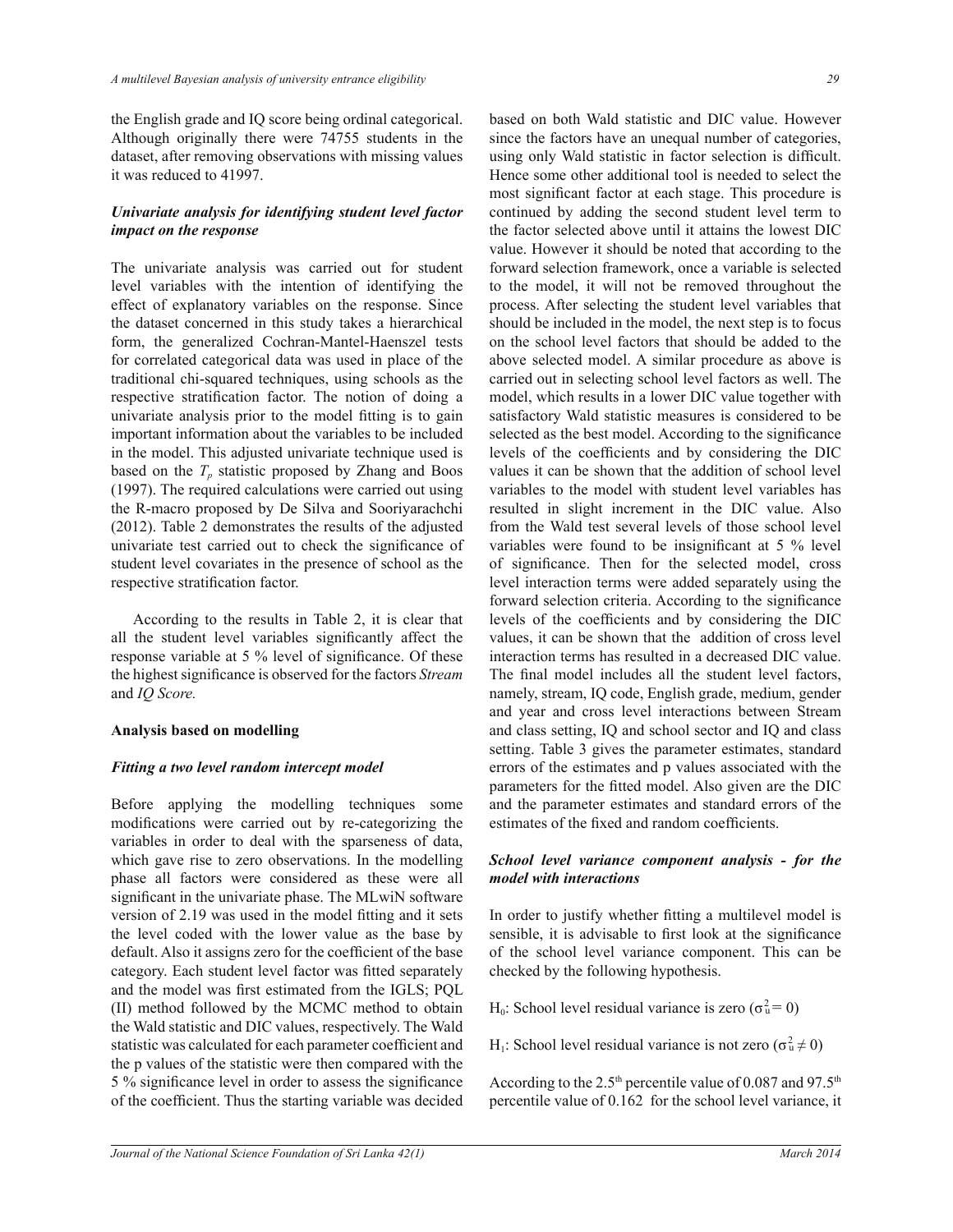| Model            | Factor            | Level            | Coefficient | SЕ    | p value       |
|------------------|-------------------|------------------|-------------|-------|---------------|
|                  |                   | Fixed part       |             |       |               |
| Main effects     | Stream            | $\sqrt{2}$       | $-0.056$    | 0.079 | 0.478411      |
|                  |                   | $\mathfrak{Z}$   | 2.322       | 0.072 | 3.5E-228*     |
|                  |                   | $\overline{4}$   | 2.115       | 0.087 | 1.5E-130*     |
|                  | IQ code           | $\boldsymbol{2}$ | 0.672       | 0.100 | 1.82E-11*     |
|                  |                   | 3                | 1.144       | 0.119 | $7.02E - 22*$ |
|                  |                   | $\overline{4}$   | 2.154       | 0.128 | $1.52E-63*$   |
|                  |                   | 5                | $-1.839$    | 0.509 | $0.000303*$   |
|                  | English           | $\mathbf S$      | 0.481       | 0.033 | 4.01E-48*     |
|                  |                   | E                | 0.645       | 0.083 | 7.78E-15*     |
|                  |                   | $\mathbf C$      | 0.868       | 0.037 | $1.1E-121*$   |
|                  |                   | $\, {\bf B}$     | 1.166       | 0.048 | 2.4E-130*     |
|                  |                   | А                | 1.632       | 0.056 | 1E-186*       |
|                  | Medium            | 3                | 0.132       | 0.065 | 0.042278*     |
|                  |                   | $\overline{4}$   | $-0.556$    | 0.078 | $1.02E-12*$   |
|                  | Gender            | 1                | 0.794       | 0.050 | 8.72E-57*     |
|                  | Year              | 2007             | 0.086       | 0.023 | $0.000185*$   |
|                  | School sector     | SchlSec2         | $-0.079$    | 0.098 | 0.420172      |
|                  |                   | SchlSec3         | $-0.287$    | 0.119 | 0.015876*     |
|                  | Class sector      | Claset2          | $-0.254$    | 0.157 | 0.105698      |
|                  |                   | Claset3          | 0.937       | 0.160 | 4.73E-09*     |
|                  | Stream* class     | Stream2*Claset2  | $-0.316$    | 0.095 | $0.00088*$    |
|                  | setting           | Stream3*Claset2  | 0.083       | 0.098 | 0.397029      |
|                  |                   | Stream4*Claset2  | $-0.264$    | 0.116 | 0.022854*     |
|                  |                   | Stream2*Claset3  | $-0.523$    | 0.098 | 9.46E-08*     |
|                  |                   | Stream3*Claset3  | $-1.099$    | 0.092 | $6.84E - 33*$ |
|                  |                   | Stream4*Claset3  | $-1.627$    | 0.120 | 7.07E-42*     |
|                  | IQ* school        | IQ2* SchlSec2    | $-0.102$    | 0.088 | 0.246419      |
|                  | sector            | IQ3* SchlSec2    | $-0.199$    | 0.099 | $0.04442*$    |
|                  |                   | IQ4* SchlSec2    | $-0.572$    | 0.096 | 2.55E-09*     |
|                  |                   | IQ5* SchlSec2    | $-0.270$    | 0.409 | 0.50916       |
|                  |                   | IQ2* SchlSec3    | 0.097       | 0.095 | 0.30723       |
|                  |                   | IQ3* SchlSec3    | 0.084       | 0.104 | 0.419268      |
|                  |                   | IQ4* SchlSec3    | 0.016       | 0.102 | 0.875353      |
|                  |                   | IQ5* SchlSec3    | $-0.803$    | 0.614 | 0.190935      |
|                  | IQ* class setting | IQ2* Claset2     | $-0.048$    | 0.082 | 0.558302      |
|                  |                   | IQ3* Claset2     | 0.316       | 0.108 | $0.003434*$   |
|                  |                   | IQ4* Claset2     | 0.320       | 0.128 | 0.012419*     |
|                  |                   | IQ5* Claset2     | 0.257       | 0.431 | 0.550983      |
|                  |                   | IQ2* Claset3     | $-0.060$    | 0.099 | 0.544475      |
|                  |                   | IQ3* Claset3     | $-0.307$    | 0.503 | 0.541638      |
|                  |                   | IQ4* Claset3     | $-0.572$    | 0.096 | 2.55E-09*     |
|                  |                   | IQ5* Claset3     | $-0.803$    | 0.614 | 0.190935      |
|                  |                   | Random part      |             |       |               |
| $\Omega_{\rm u}$ | 0.115             | 0.021            |             |       |               |

**Table 3** : Final model parameters with interactions

\* Significant at 5 % level

DIC (Deviance Information Criteria: 46504.33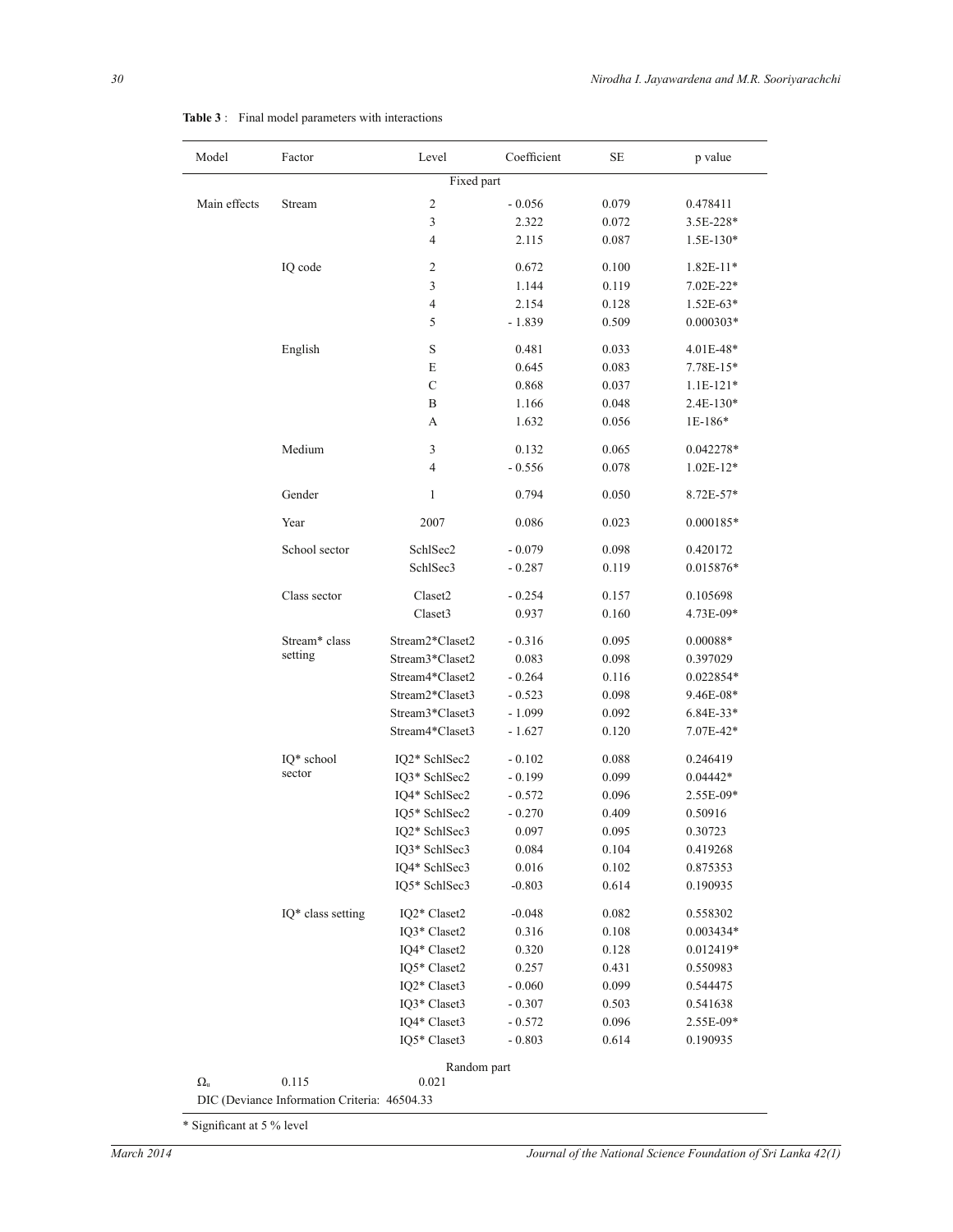can be shown that the above interval does not include the value zero thus we reject  $H_0$  at 5 % level of significance and conclude that the school-level residual variance component is not equal to zero. Thus, the use of a two level model taking school as the respective second level is justifiable.

#### *Residual analysis and classification power of the final model*

In order to evaluate the fit of the model, the school level residuals obtained for the final fitted model was analyzed using two graphical tools, namely, the Caterpillar plot and the Normal plot.

*Graphical techniques in checking model adequacy:* According to the Caterpillar plot illustrated in Figure 1 most school level residuals contain zero within their 95 % confidence interval. This implies that these schools do not show significant differences in university eligibility from the overall mean predicted by the fixed part of the model. However there are some schools whose residual shows the highest positive deviations and whose residual shows the highest negative deviations. Therefore it can





be concluded that these schools have the largest effect on the response. The normal probability plot given in Figure 2 illustrates an approximate straight line indicating that the residuals are approximately normal.

## *Distributional Assumptions:*

## *Anderson Darling normality test results*

In order to confirm the results of Figure 2, an Anderson Darling normality test was carried out.

The Anderson Darling test for the estimated school-level residuals tests the hypothesis,

 $H<sub>0</sub>$ : The data is distributed normally

 $H<sub>1</sub>$ : The data is not distributed normally

If the p value obtained for the Anderson Darling statistic is less than 0.05, we reject  $H_0$  at 5 % level of significance to conclude that the data is not distributed normally. However, when the Anderson Darling test was carried out, a p value of 0.702 was obtained. Hence, we do not reject  $H<sub>0</sub>$  at 5 % level of significance, and thus conclude that the school-level residuals follow a normal distribution in the fitted model with interactions.

*Testing binomial assumption of the data:* When the response is the number of times an event occurs out of a fixed number of 'trials', the distribution is typically taken to be binomial. Thus in this study the logistic model was used. The assumption of the binomial distribution can be evaluated using the 'extra binomial' variation (Goldstein, 2003). As a rule of thumb if the extra binomial parameter (EBP) is close to 1, there exhibits no over or under dispersion in the model. This model gives a EBP value of 0.907, which is close to 1 and thus it can be concluded that the binomial assumption is valid.

*Prediction accuracy analysis:* Table 4 gives the prediction accuracy according to the fitted model based on classification.

**Table 4**: Classification table

|                                         |                 | Actual outcome | Total       |       |
|-----------------------------------------|-----------------|----------------|-------------|-------|
| Predicted<br>outcome<br>by the<br>model |                 | Not eligible   | Eligible    |       |
|                                         | Not<br>eligible | 9624(56%)      | 4549 (18 %) | 14173 |
|                                         | Eligible        | 7525 (44 %)    | 20299 (82%) | 27824 |
| Total                                   |                 | 17149          | 24847       | 41997 |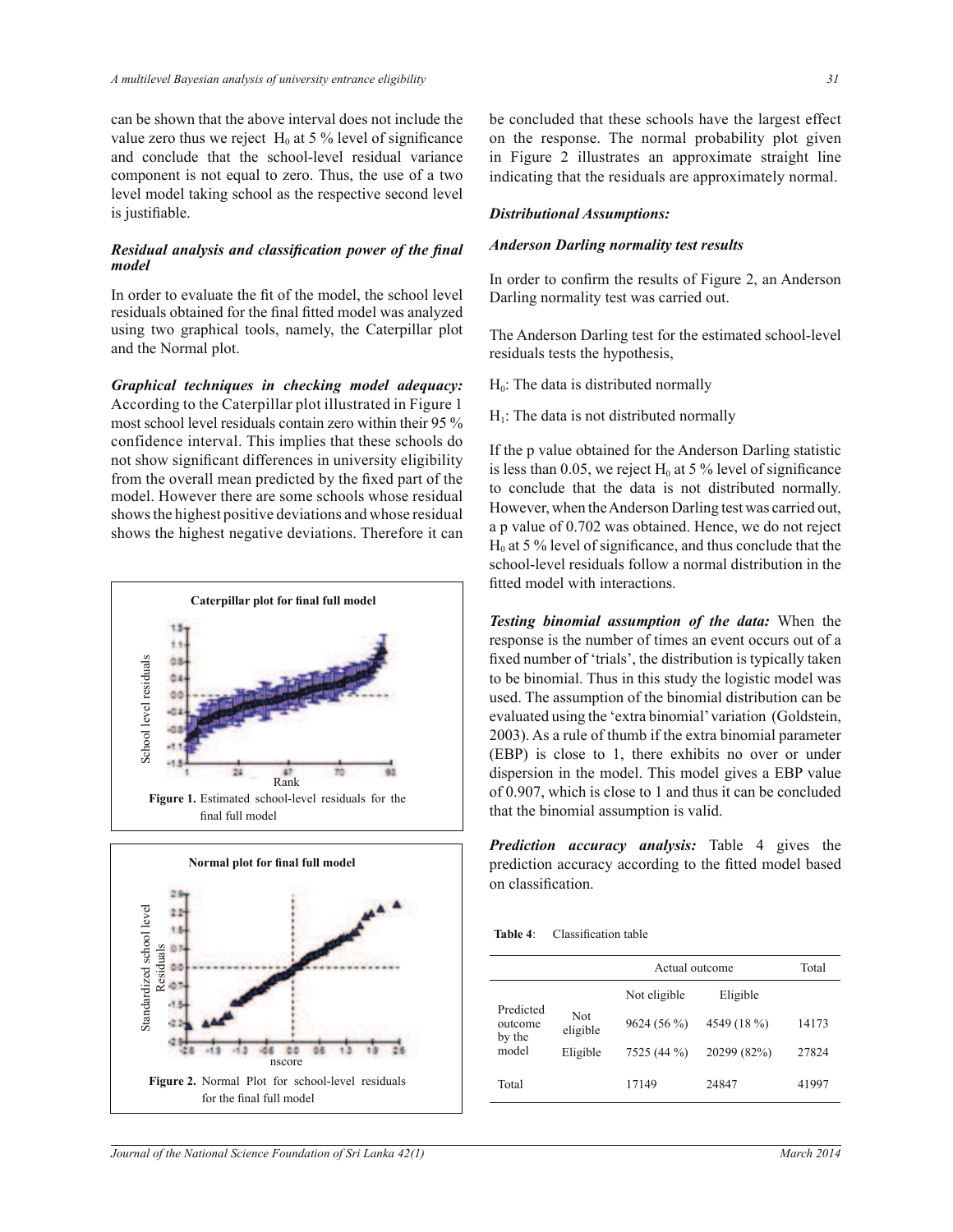|  | <b>Table 5:</b> Odds ratios for each of the significant main effects and interaction terms |  |  |  |  |  |  |  |  |
|--|--------------------------------------------------------------------------------------------|--|--|--|--|--|--|--|--|
|--|--------------------------------------------------------------------------------------------|--|--|--|--|--|--|--|--|

|                      | Levels                           |             | 95 % confidence interval |                          |  |
|----------------------|----------------------------------|-------------|--------------------------|--------------------------|--|
| Interaction terms    |                                  | Odds ratio  | Lower bound              | Upper bound              |  |
| Stream*class setting | Stream2[when Claset2]            | 0.689354    | 0.616943                 | 0.770264                 |  |
|                      | Stream3[when Claset2]            | 11.07843    | 9.810142                 | 12.51069                 |  |
|                      | Stream4[when Claset2]            | 6.366183    | 5.538839                 | 7.317109                 |  |
|                      | Stream2[when Claset3]            | 0.560459    | 0.503005                 | 0.624475                 |  |
|                      | Stream3[when Claset3]            | 3.397365    | 3.023009                 | 3.81808                  |  |
|                      | Stream4[when Claset3]            | 1.629055    | 1.374592                 | 1.930623                 |  |
|                      | Claset2[when Stream2]            | 0.565525    | 0.39956                  | 0.800427                 |  |
|                      | Claset2[when Stream3]            | 0.842822*   | 0.657689                 | 1.080068                 |  |
|                      | Claset2[when Stream4]            | 0.595711    | 0.467443                 | 0.759176                 |  |
|                      | Claset3[when Stream2]            | 1.512857    | 1.062279                 | 2.154553                 |  |
|                      | Claset3[when Stream3]            | 0.850441*   | 0.618184                 | 1.169959                 |  |
|                      | Claset3[when Stream4]            | 0.501576    | 0.358536                 | 0.701683                 |  |
| IQ*school sector     | SchlSec2[when IQ code2]          | 0.834435*   | 0.676575                 | 1.029127                 |  |
|                      | SchlSec2[when IQ code3]          | 0.757297    | 0.597676                 | 0.959547                 |  |
|                      | SchlSec2[when IQ code4]          | 0.521524    | 0.413304                 | 0.658081                 |  |
|                      | SchlSec2[when IQ code5]          | 0.705393*   | 0.327171                 | 1.520854                 |  |
|                      | SchlSec3[when IQ code2]          | 0.826959    | 1.078069                 | 1.924812                 |  |
|                      | SchlSec3[when IQ code3]          | 0.816278*   | 0.601707                 | 1.107426                 |  |
|                      | SchlSec3[when IQ code4]          | 0.762616    | 0.618688                 | 0.939988                 |  |
|                      | SchlSec3[when IQ code5]          | 0.336216    | 1.569701                 | 1.991351                 |  |
| IQ*class setting     | Claset2 [whenIQ 2]               | 0.953134*   | 0.797577                 | 1.13903                  |  |
|                      | Claset2 [whenIQ 3]               | 1.37163     | 1.139071                 | 1.65167                  |  |
|                      | Claset2 [whenIQ 4]               | 1.377128    | 1.138703                 | 1.665474                 |  |
|                      | Claset2 [whenIQ 5]               | 1.293045*   | 0.354594                 | 4.715151                 |  |
|                      | Claset3 [whenIQ 2]               | 2.403678    | 1.945166                 | 2.97027                  |  |
|                      | Claset3 [whenIQ 3]               | 1.877611*   | 0.697863                 | 5.051738                 |  |
|                      | Claset3 [whenIQ 4]               | 1.440514    | 1.182042                 | 1.755504                 |  |
|                      | Claset3 [whenIQ 5]               | 1.143393*   | 0.249022                 | 5.249938                 |  |
| Common interactions  | IQ code2[when SchlSec2, Claset2] | 1.813833    | 0.716559                 | 0.924312                 |  |
|                      | IQ code3[when SchlSec2, Claset2] | 3.528949    | 3.02112                  | 4.12214                  |  |
|                      | IQ code4[when SchlSec2, Claset2] | 6.69928     | 5.636818                 | 7.962001                 |  |
|                      | IQ code5[when SchlSec2, Claset2] | $0.156923*$ | 0.085917                 | 1.286613                 |  |
|                      | IQ code2[when SchlSec2, Claset3] | 1.804125    | 0.02345                  | 0.84345                  |  |
|                      | IQ code3when SchlSec2, Claset3]  | 1.892692*   | 0.712968                 | 5.02446                  |  |
|                      | IQ code4[when SchlSec2, Claset3] | 2.745601    | 2.572798                 | 2.93001                  |  |
|                      | IO code5[when SchlSec2, Claset3] | $0.054367*$ | 0.019351                 | 1.152743                 |  |
|                      | IQ code2[when SchlSec3, Claset2] | 0.993024*   | 0.851765                 | 1.15771                  |  |
|                      | IQ code3[when SchlSec3, Claset2] | 4.683286    | 3.926559                 | 5.58585                  |  |
|                      | IQ code4[when SchlSec3, Claset2] | 12.06128    | 9.946505                 | 14.62568                 |  |
|                      | IQ code5[when SchlSec3, Claset2] | $0.092089*$ | 0.029245                 | 1.28998                  |  |
|                      | IQ code2[when SchlSec3, Claset3] | 1.208119    | 0.008234                 | 0.3967                   |  |
|                      | IQ code3[when SchlSec3, Claset3] | 2.511801*   | 0.945152                 | 6.675268                 |  |
|                      | IQ code4[when SchlSec3, Claset3] | 4.943136    | 4.531287                 | 5.392418                 |  |
|                      | IQ code5[when SchlSec3, Claset3] | 0.031905*   | 0.008157                 | 1.204789                 |  |
|                      |                                  |             |                          | 95 % confidence interval |  |
| Main effects         | Levels                           | Odds Ratio  | Lower bound              | Upper bound              |  |
| English              | $\mathbf S$                      | 1.617691    | 1.553011                 | 1.682371                 |  |
|                      | $\mathbf E$                      | 1.905987*   | 0.743307                 | 2.068667                 |  |
|                      | $\mathbf C$                      | 2.382142    | 2.309622                 | 2.454662                 |  |
|                      | B                                | 3.20913     | 3.11505                  | 3.30321                  |  |
|                      | A                                | 5.114093    | 5.004333                 | 5.223853                 |  |
| Medium               | $\overline{c}$                   | 1.141108    | 1.013708                 | 1.268508                 |  |
|                      | 3                                | 0.573498    | 0.420618                 | 0.726378                 |  |
| Gender               | $\mathbf{1}$                     | 2.212228    | 2.114228                 | 2.310228                 |  |
| Year                 | 2007                             | 1.089806    | 1.044726                 | 1.134886                 |  |

\* Non-significant odds ratios at 5% level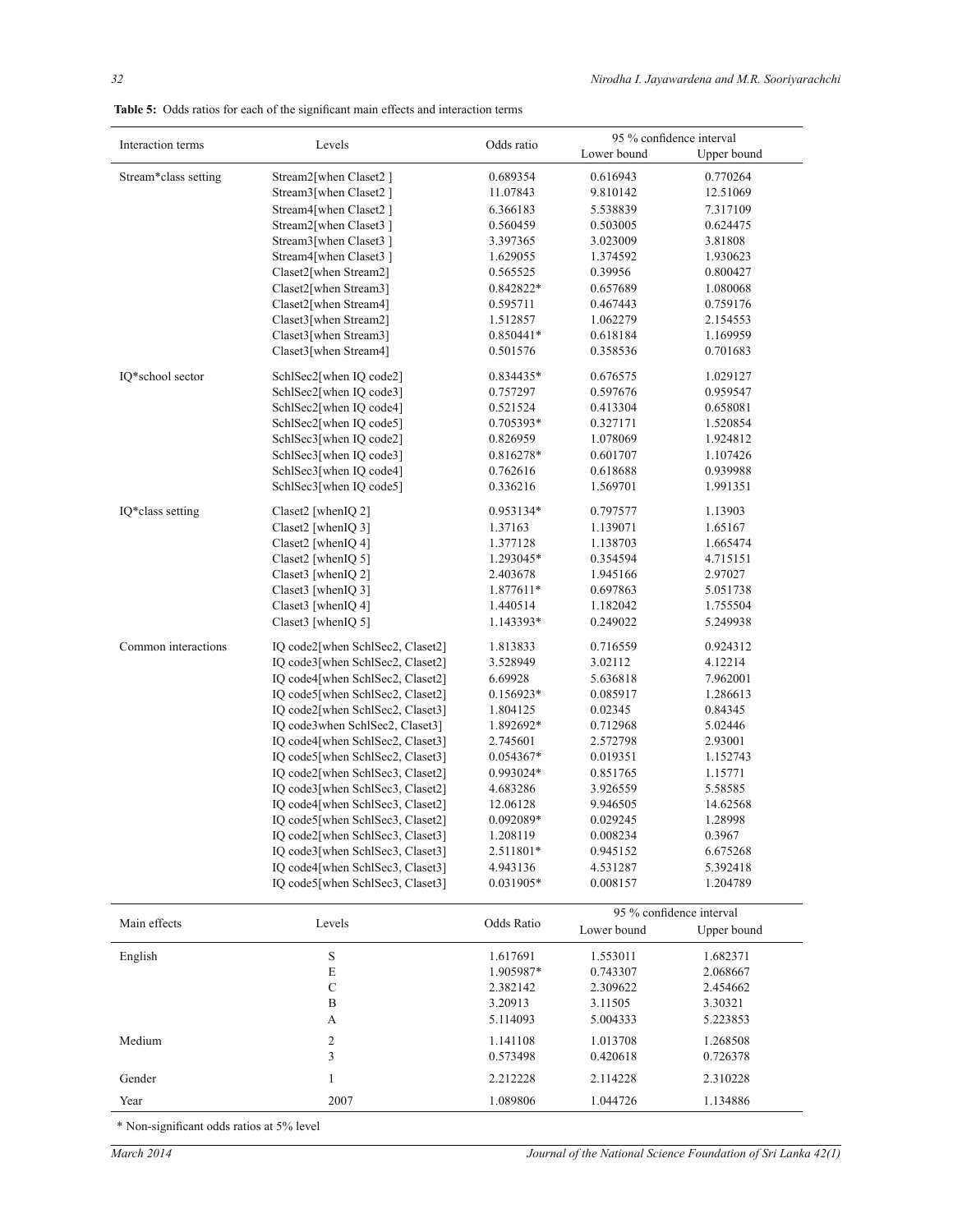According to Table 4, it can be seen that approximately 72 % of the data is correctly classified. Hence the chosen model from the above procedures seems to be giving satisfactory results.

## Interpretation and calculation of the parameter *estimates*

Having fitted the final model it is of importance to interpret the results obtained.

Consider first the binary predictor, Where; Qual~ Binomial (denom,  $\pi$ <sub>ii</sub>) Qual =  $\begin{cases} 1, & \text{if a student is eligible} \\ 0, & \text{if a student is not eligible} \end{cases}$ 

 To interpret the particular parameter of interest, the odds ratios are calculated and presented in Table 5. The following section will discuss the impact from all significant terms under the final fitted model on the response variable.

 The results of Table 5 indicate the following important conclusions for the 3 districts studied. It was found that the students who are following Commerce in girls' schools have 11 times more odds to enter a university than Bio Science students from girls' schools, while students who are following Arts stream in girls' schools too showed a 6 times higher odds of entering a state university than Bio Science students from girls' schools. However students who are following Combined Mathematics in girls' schools have a 0.69 times less odds to enter to a university compared to those who followed Bio Science in girls' schools. Students who are following Commerce and Arts in boys' schools have 3.5 and 1.5 times more odds, respectively of being university eligible than the students following Bio Science from boys schools. Students who are following Combined Mathematics in boys' schools have 0.56 times less odds to enter a university compared to those who followed Bio Science in boys' schools. The above results may be due to that both female and male students find Science subjects more competitive and challenging than Commerce and Arts subjects.

 Moreover, students from girls' schools following Combined Mathematics or Arts as a subject have 0.57 and 0.6 times less odds, respectively to be eligible to enter a university than those from mixed schools. Also students from boys' schools following Combined Mathematics have 1.5 times more odds to be eligible to enter into a university than those from mixed schools. The students

from boys' schools following Arts as a subject have 0.5 times less odds to be eligible to enter to a university than those are from mixed schools.

 Furthermore it was found that the odds of eligibility of national schools compared to provincial schools and private schools are higher for all significant IQ score bands. This may be due to the national schools getting more government facilities and support compared to other types of schools i.e. A/L examination based model papers, educational seminars and having more scholarship students. The odds can be quantified as before by using Table 5.

 Students who have higher IQ score bands [marks  $(55–65)$  and marks  $(65–74)$ ] in girls' schools are 1.37 times more likely to be eligible to enter a university than who are in mixed schools. Also students who are in the IQ score bands of marks 35–54 and 65–74 in boys' schools are 2.4 and 1.4 times respectively more likely to be eligible to enter a university than who are in mixed schools.

 Students who are in provincial girls' schools and provincial boys' schools, private girls' schools and private boys' schools with higher IQ score bands [marks (35–54), marks (55–64) and marks (65–74)] are more likely to be qualified than those with an IQ score band of marks 0–34 and absent for the examination in an increasing order. The odds can be quantified as before by using Table 5.

 Accordingly, the students who gained A, B, C and S grades for the English examination have respectively 5, 3, 2 and 1.5 times more odds of being eligible to enter into a university than who failed (F). This may be due to that students who are more knowledgeable in English tend to use additional reading materials/publications, so their ability of acquiring further knowledge may reflect the increased chance to enter a university.

 Furthermore, the students who followed their examination in English medium have 1.15 higher odds to be eligible to enter a university than the students who did their examination in Sinhala medium. However those students who did their examination in Tamil medium have 0.57 less odds to be eligible to enter a university than the students who did their examination in Sinhala medium.

 Female students have a 2.2 higher odds of being eligible to enter to a university than male students.

 Students who sat for their Advanced Level examination in the year 2007 have a 1.09 times higher odds of being eligible for university, compared to the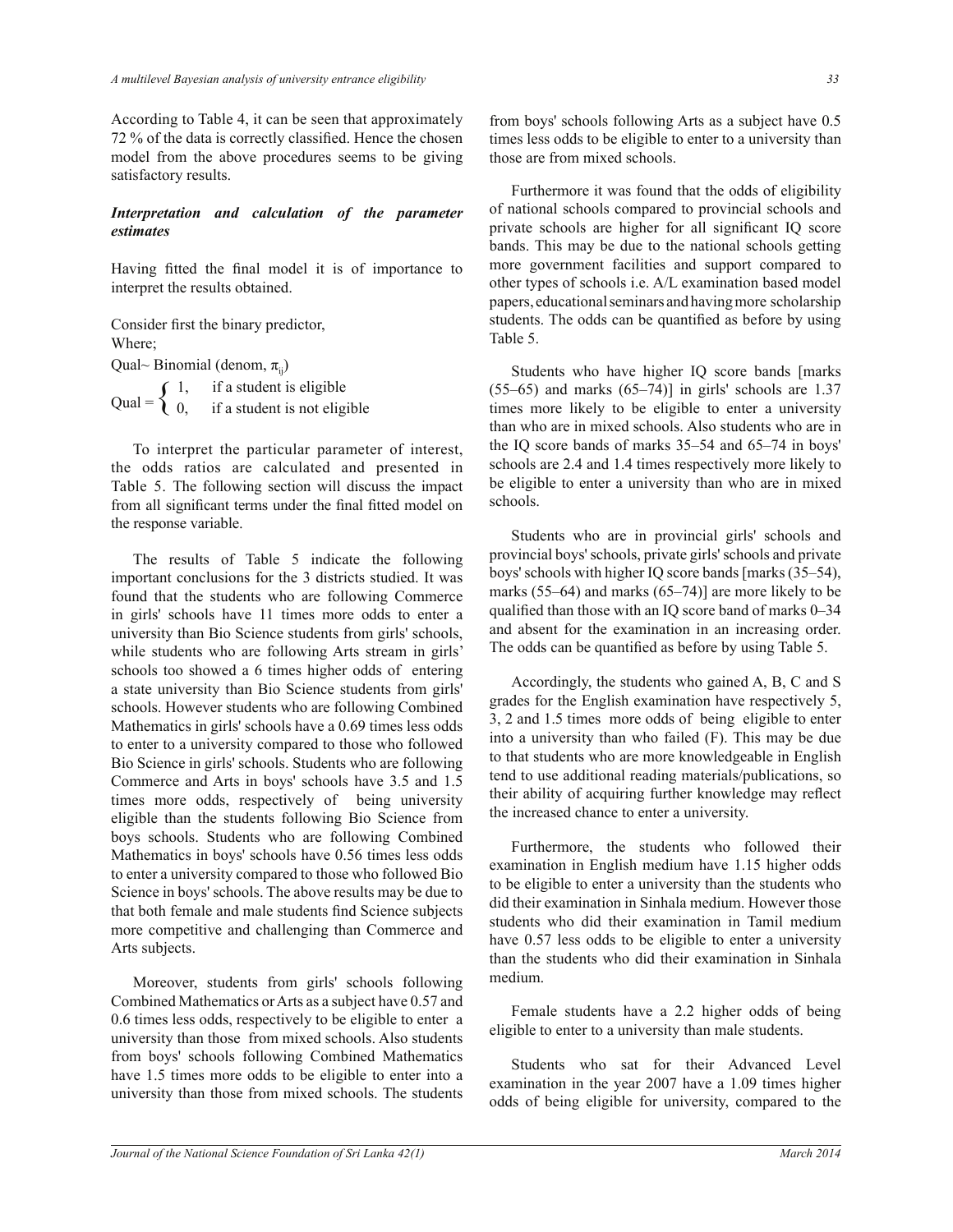students who did their Advanced Level examination in the year 2006. This may be due to the fact that during this academic year there were some syllabus changes and some changes in the difficulty level of question papers.

# **DISCUSSION**

Multilevel modelling is an increasingly popular approach to modelling hierarchically-structured data, outperforming classical regression in predictive accuracy. This paper highlights the important research findings in the educational context. Although multilevel data structures are commonly encountered in social and medical research, the modelling of such data has been confined mostly to continuous responses. Hence, modelling multilevel data in the presence of a binary response and categorical factors proved to be a new and challenging experience. A complete analysis of the data was carried out by fitting a binary logistic multilevel Bayesian model using the accepted methodology.

## **Summary of conclusions**

Having established the final model, the following are some of the major findings obtained with respect to the districts concerned.

 University eligibility for both girls' and boys' schools are highest for the Commerce stream followed by Arts, Bio Science and Physical Science in this order. When the Physical Science stream is considered, boys' schools have the highest odds of university eligibility followed by mixed schools and girls' schools, respectively. In the Arts stream, mixed schools have the highest odds of university eligibility followed by girls' and boys' schools in that order. For many IQ bands the students from national schools show higher odds of eligibility compared to both provincial and private schools. For the middling and higher IQ levels, the students in boys' schools have a higher odds of being eligible to enter university, followed by girls' schools and mixed schools in this order. Students from all school types having higher IQ levels have more odds of university eligibility compared to the lowest IQ levels. The odds of university eligibility for a student increases with increasing performance in the English paper. The odds of university eligibility are highest for English medium students followed by Sinhala and Tamil medium students in this order. Female students have a higher odds of eligibility compared to male students.

 Students from the 2007 A/L batch have a higher odds of university eligibility compared to students from the 2006 A/L batch.

### **Recommendations**

Considering the variables studied, the results in Table 5 indicate that the main effects of English and Medium are significant. This indicates that the students who perform better in the English paper and the students who study in the English medium have a higher eligibility of university entrance. Another important effect as shown in Table 5 is the school sector and IQ interaction. This combined effect indicates that students with moderate IQ in national schools have a higher eligibility of university entrance than the students with moderate IQ from provincial schools. The students with higher IQ from national schools have a higher eligibility of university entrance than the students with higher IQ from private schools. While taking these important effects into account, it should also be stressed that there could be other factors, which have not been considered in this study that could be important.

 Thus the students intent on entering a university can be advised to improve their English and study in English medium. If the student's IQ is moderate or high, studying in a national schools is advised. University eligibility for both boys and girls are highest for the Commerce stream. Thus, those intent on going through the national universities have a high chance if they select the Commerce stream.

# **Problems encountered**

Due to reasons of confidentiality the University Grants Commission provided data for only 3 districts in Sri Lanka. Thus these results cannot be generalized to the entire island. Also as data is available only for 3 districts, district could not be used as the third level.

 Many problems were also encountered at each stage of this study mainly due to the inability of using traditional univariate techniques in the presence of multilevel data structure. Most traditional techniques were built upon a heavy assumption of independence, while in multilevel data structures this assumption does not hold. Hence one of the main challenges that had to be dealt with was to find a suitable univariate test to analyze multilevel level data structure. The Generalized Cochran-Mantel-Haenszel Test for correlated categorical data, proposed by Zhang and Boos (1997) was used for the univariate analysis. This involved in several re-categorizations of variables in order to deal with sparse data problem. For example, different categorizations as  $20<sup>th</sup>$ ,  $25<sup>th</sup>$  percentiles were evaluated simultaneously.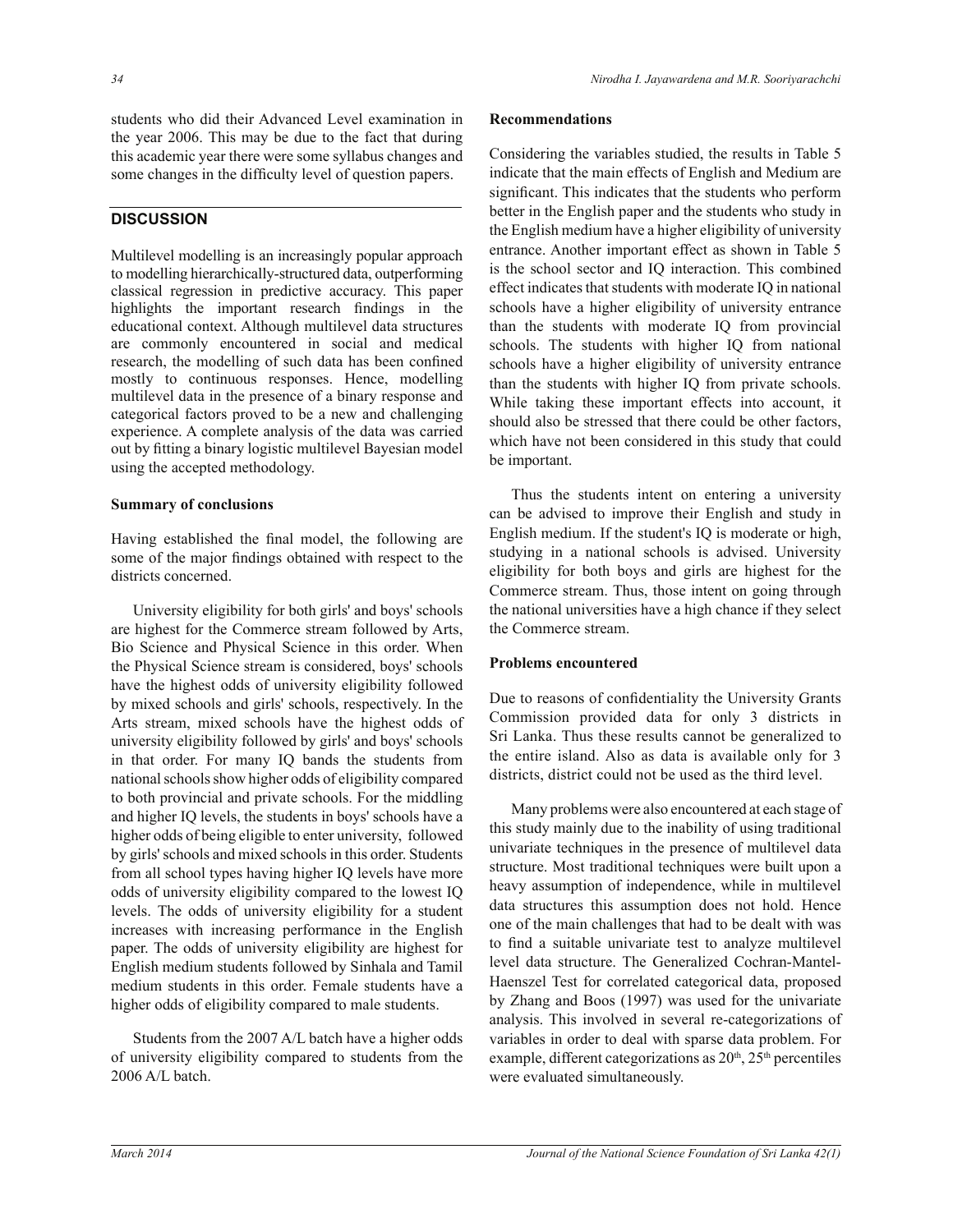Particular difficulties faced during the model fitting involved non convergence problems of estimates and the estimated variance converging to negative values. The latter phenomenon however is commonly encountered in multilevel modelling as suggested by Brown and Prescott (2012). But negative variance problem had a major impact in identifying confidence intervals and so on. Also the model selection phase involved in identifying significant variables with unequal number of levels. Hence the use of only Wald statistic resulted in indecisive situations. Thus, another measurement together with Wald test was needed. The Bayesian deviance information criterion (DIC) was found to be a satisfactory measure in this case, however, in order to obtain this statistic it required the model to be refitted under the MCMC method. This required considerable time to get a converged result.

 Despite the limitations discussed, the findings of this multilevel study showed promising results, which one should take into consideration to evaluate university entrance eligibility for the selected group of Sri Lankan students.

#### **Further research**

The dataset used in this study was restricted to three districts for the reason of confidentiality. It is recommended to apply the techniques described here to a sample of students drawn from all districts in Sri Lanka in order to generalize the findings to the entire Sri Lankan context. This will then be a 3 level study with districts making up the third level.

 This research can also be considered as the basis for gaining insights to the need of a sound multilevel goodness-of-fit technique. As discussed in this study, goodness-of-fit tests available in the multilevel context is mostly basic graphical techniques.

### **Acknowledgement**

The authors wish to thank The University Grants Commission of Sri Lanka for providing the much required data for the study. Thanks is also due to Ms Hansapanie Rodrigo for sharing her data.

## **REFERENCES**

- 1. Agresti A. (1990). *Categorical Data Analysis*. John Wiley & Sons, New York, USA.
- 2. Aitkin M., Anderson D. & Hinde J. (1981). Statistical modeling of data on teaching styles (with discussion). *Journal of the Royal Statistical Society B* **144** (A): 419 − 461.
- 3. Aitkin M. & Longford N. (1986). Statistical modeling in school effectiveness studies (with discussion). *Journal of the Royal Statistical Society* **149** (A): 1 − 43.
- 4. Browne W.J. (1998). Applying MCMC methods to Multilevel models. *Ph.D. thesis,* University of Bath, UK.
- 5. Browne W.J. (2012). *MCMC Estimation in MLwiN, v2.25*. Centre for Multilevel Modelling, University of Bristol, UK.
- 6. Brown H. & Prescott R. (2012). *Applied Mixed Models in Medicine*. John Wiley Press, New York, USA.
- 7. De Silva D.B.U.S. & Sooriyarachchi M.R. (2012). Generalized Cochran-Mantel-Haenszel test for multilevel correlated data: an algorithm and R function. *Journal of the National Science Foundation of Sri Lanka* **40** (2) : 137 − 148. DOI: http://dx.doi.org/10.4038/jnsfsr.v40i2.4441
- 8 Fielding A. & Yang M. (2005). Generalized linear mixed models for ordered responses in complex multilevel structures. *Journal of the Royal Statistical Society* **168**: 159 −183.

DOI: http://dx.doi.org/10.1111/j.1467-985X.2004.00342.x

9. Gelman A. & Rubin D. (1992). Inference from iterative simulation using multiple sequence. *Statistical Science* **7**:  $457 - 511$ .

DOI: http://dx.doi.org/10.1214/ss/1177011136

- 10. Goldstein H. (1986). Multilevel covariance component models. *Biometrika* **74** (2): 430 − 431. DOI: http://dx.doi.org/10.1093/biomet/74.2.430
- 11. Goldstein H. (1995). *Multilevel Statistical Models*, 1st edition*.* Edward Arnold Publishers, London. UK.
- 12. Goldstein H. (2003). *Multilevel Statistical Models*, 3rd edition, Edward Arnold Publishers, London. UK.
- 13. Goldstein H. & Rasbash J. (1992). Efficient computational procedures for the estimation of parameters in multilevel models based on iterative generalised least squares. *Computational Statistics and Data Analysis* **13**: 63 − 71.
- 14. Hedeker D. & Gibbons R.D.A. (1994). Random-effects ordinal regression model for multilevel analysis. *Biometrics*  **50** (4): 933 − 944.

DOI: http://dx.doi.org/10.2307/2533433

- 15. Polit D. (1996). *Data Analysis and Statistics for Nursing Research*. Appleton and Lange, Stamford, USA.
- 16. Pinheiro J.C. & Bates D.M. (1995). Approximations to the log-likelihood function in the nonlinear mixed-effects model. *Journal of Computational and Graphical Statistics*  **4** (1): 12 − 35.
- 17. Rashbash J., Steele F., Browne W. J. & Goldstein H. (2004). *A User's Guide to MLwiN*. University of Bristol, UK.
- 18. Roudenbush S.W., Yang M.C. & Yosef M. (2000). Maximum likelihood for generalized linear models with nested random effects via high order, multivariate laplace approximation. *Journal of Computational and Graphical Statistics* **9**(1): 141 − 157.
- 19. Spiegelhalter D.J., Best N.G., Carlin B.P. & Van Der Linde A. (2002). Bayesian measures of model complexity and fit. *Journal of the Royal Statistical Society: Series B (Statistical Methodology)* **64** (4): 583 − 639. DOI: http://dx.doi.org/10.1111/1467-9868.00353